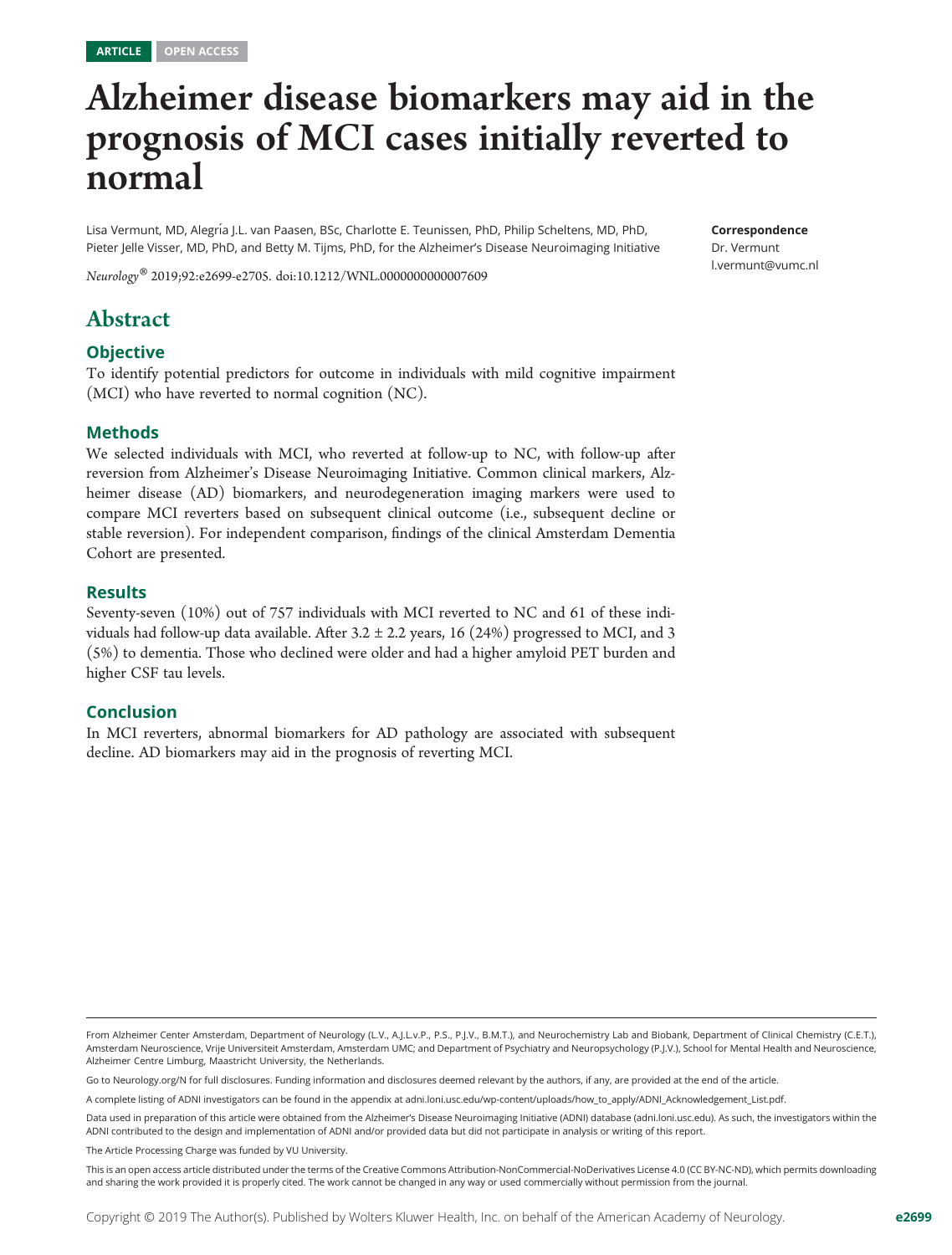# **Glossary**

 $Aβ<sub>1-42</sub> = β-amyloid 1-42; AD = Alzheimer disease; ADC = Amsterdam Dementia Cohort; ADNI = Alzheimer's Disease$ Neuroimaging Initiative; GDS = Geriatric Depression Scale;  $HV =$  hippocampal volume;  $MCI =$  mild cognitive impairment;  $NC =$  normal cognition;  $PiB =$  Pittsburgh compound B;  $SUVr =$  standard uptake value ratio; t-tau = total tau.

Individuals with mild cognitive impairment (MCI) are at increased risk to develop dementia.<sup>1</sup> Yet, up to 25% of individuals with MCI revert to normal cognition  $(NC)^{2,3}$  Although improved cognition seems to be a positive event, individuals reverting from MCI remain at increased risk to develop dementia compared to NC individuals.<sup>1,4,5</sup> Timely identification of individuals with a higher risk will increase prognostic certainty for patients and be useful for health care planning.

In individuals with NC and MCI, low memory function, abnormal biomarkers for Alzheimer disease (AD), and neurodegeneration predict dementia.<sup>6,7</sup> While MCI reverters deviate from the common clinical trajectory, the same disease processes may be underlying. Our aim was to investigate whether MCI reverters who subsequently showed clinical decline have more abnormal AD markers than MCI reverters who remain stable.

# Methods

### **Participants**

Data analyzed were obtained from the Alzheimer's Disease Neuroimaging Initiative (ADNI) database ([adni.loni.usc.edu](http://adni.loni.usc.edu), downloaded on August 9, 2017). From the individuals with at least 2 years clinical follow-up, we selected all individuals with prevalent and incident MCI reverting to NC with additional follow-up after reversion.<sup>8</sup> The ADNI was launched in 2003 as a public–private partnership, led by Principal Investigator Michael W. Weiner, MD. The goal of ADNI has been to test whether serial MRI, PET, other biological markers, and clinical and neuropsychological assessment can measure progression to MCI and early AD. Next to the primary analyses in ADNI, we selected from the Amsterdam Dementia Cohort (ADC) all MCI reverters with follow-up after reversion. Similar clinical and biomarker assessments are presented for this small, independent clinical sample for illustration purposes only (for cohort and biomarker methods<sup>9</sup>).

#### Standard protocol approvals, registrations, and participant consents

All protocols were approved by an ethical review board and participants signed informed consent.

#### Clinical markers and APOE

All individuals had baseline data on age, sex, and education. APOE genotype was dichotomized into <sup>ɛ</sup>4 carriers and noncarriers. Overall cognitive status was assessed by the Mini-Mental State Examination, memory by the Rey Auditory Verbal Learning Test immediate (0–75) and delayed total recall (0–15), executive function by the Trial-Making Test A and B (seconds), and depressive symptoms by the Geriatric Depression Scale (GDS) (0–15). Subthreshold depression was classified as GDS >4.<sup>10</sup>

#### Biomarkers of AD and neurodegeneration

We studied CSF β-amyloid 1–42  $(Aβ<sub>1-42</sub>)$  and total tau (t-tau) (Luminex in ADNI<sup>11</sup>; Innotest in ADC<sup>12</sup>) and amyloid PET (florbetapir and Pittsburgh compound B [PiB]) as markers for AD pathology. PiB scans were harmonized to florbetapir by new value = PiB standard uptake value ratio  $(SUVr) * 0.67$  $+ 0.15$ <sup>13</sup> For imaging markers of neurodegeneration, we studied FDG-PET, hippocampal volume (HV; UCSF in Freesurfer v4.4/v5.1), normalized to total intracranial volume, and white matter hyperintensity volume.<sup>14</sup> Cut points for abnormality for dichotomized analysis in ADNI were as follows: CSF Aβ<sub>1-42</sub> < 192 pg/mL, CSF t-tau > 93 pg/mL, amyloid PET SUVr > 1.10, FDG-PET SUVr METAROI < 1.21, and raw HV <  $6,732$  mm<sup>3</sup> (see references 11, 12, 15, and 16 for procedures and processing). Data collected within 1 year before or after MCI diagnosis were included.

#### Statistical analysis

MCI reverters with NC at last follow-up and MCI reverters with subsequent decline were compared on clinical and biomarkers using  $\chi^2$ , Wilcoxon, and t tests when appropriate. We<br>report results unadjusted and adjusted for age sex education report results unadjusted and adjusted for age, sex, education, and APOE <sup>e</sup>4 genotype with univariate linear regression models, and scaling of continuous outcomes, to facilitate comparability of effects.

#### Data-sharing statement

Data used for this study are available from the corresponding author, upon reasonable request.

# Results

In ADNI, 757 individuals with prevalent or incident MCI had been followed for at least 2 years (figure 1). Of these, 77 (10%) reverted to NC, and 61 (79%) had additional follow-up available. After  $3.2 \pm 2.2$  years (mean  $\pm$  SD), 16 (24%) had converted to MCI, and 3 (5%) to dementia. One individual was excluded, due to missing data.

MCI reverters who showed subsequent clinical decline were on average 5 years older than reverters remaining NC, and had, adjusted for age, sex, education, and APOE, higher and more often abnormal AD biomarkers (amyloid PET and CSF t-tau), less impaired memory, and higher GDS scores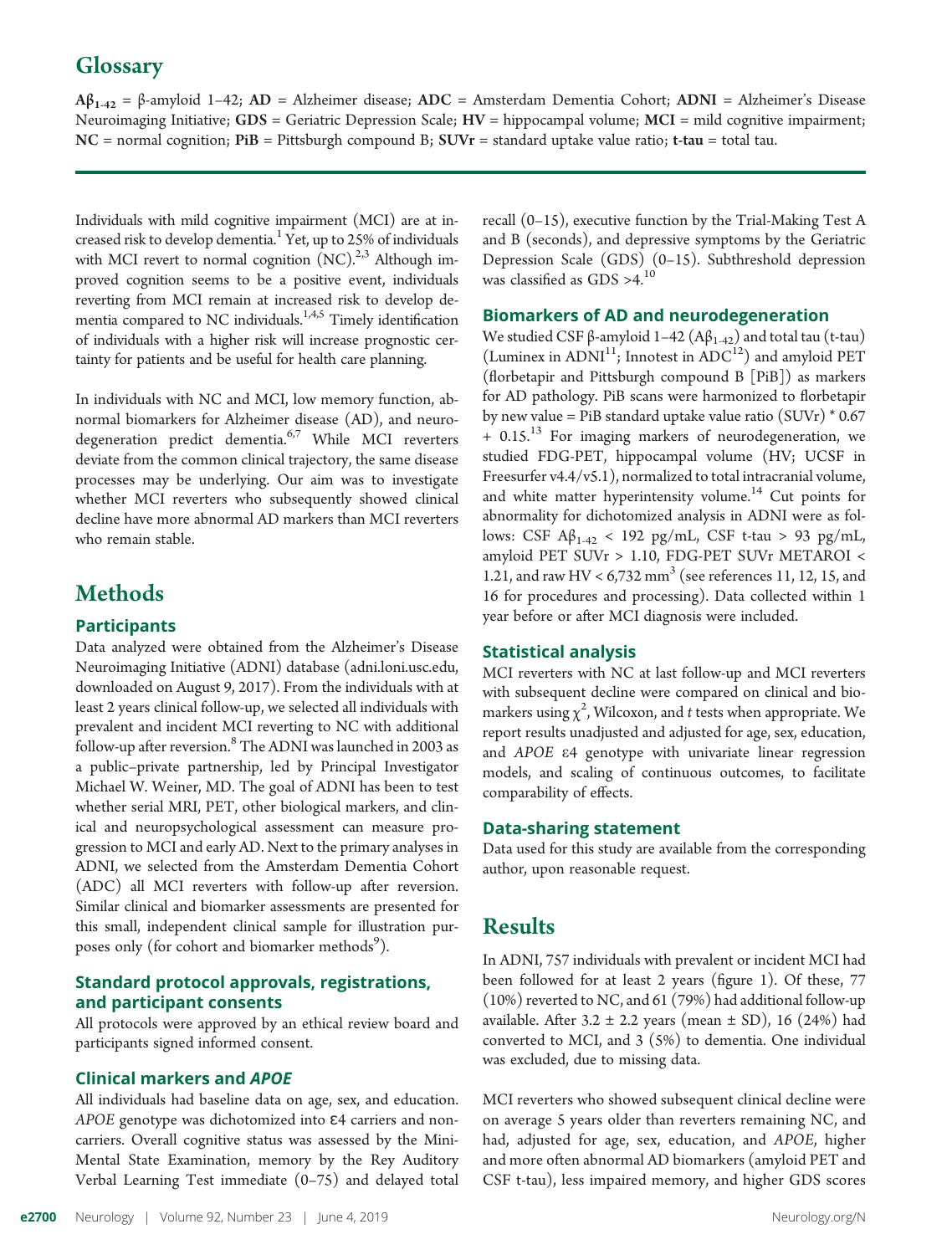Figure 1 Flow diagram: Sample selection, Alzheimer's Disease Neuroimaging Initiative



 $DX = diagnosis; FU = following$  visit; MCI = mild cognitive impairment; NC = cognitively normal.

(table and figure 2). Follow-up after reversion seemed slightly shorter for stable MCI reverters ( $p = 0.11$ ). Repeating analyses including this covariate did not essentially change the results (table e-1, [doi.org/10.5061/dryad.](https://doi.org/10.5061/dryad.04n8502) [04n8502](https://doi.org/10.5061/dryad.04n8502)).

Post hoc analyses further showed that biomarkers of MCI reverters were on average more similar to NC than nonreverting MCI, except for amyloid, which was more often abnormal in MCI reverters than in NC (table e-2, [doi.org/10.](https://doi.org/10.5061/dryad.04n8502) [5061/dryad.04n8502\)](https://doi.org/10.5061/dryad.04n8502). Still, MCI reverters showed higher clinical progression rates (110/1,000 person-years) compared to baseline NC (52/1,000 person-years, hazard ratio [95% confidence interval] 2.3 [1.4–4.0],  $p = 0.002$ ) (table e-3 and figure e-1, [doi.org/10.5061/dryad.04n8502](https://doi.org/10.5061/dryad.04n8502)). The biomarker associations with progression were similar for NC and MCI reverters, whereas associations with progression and cognitive test scores were less consistent (table e-4 and figure e-2, [doi.](https://doi.org/10.5061/dryad.04n8502) [org/10.5061/dryad.04n8502\)](https://doi.org/10.5061/dryad.04n8502).

#### Outcome of MCI reverters in clinical ADC cohort

In the ADC, of 735 patients with MCI and a follow-up visit, 75 (10%) reverted to NC. Twenty-six (35%) patients had 1.6  $\pm$ 0.8 years (mean  $\pm$  SD) follow-up available after reversion, after which 24 (92%) remained NC and 2 (8%) had dementia. Small group size precluded formal statistical testing. The 2 decliners had abnormal CSF  $A\beta_{1-42}$  and t-tau (table). The majority of individuals remaining NC had normal CSF  $A\beta_{1-42}$ (80%) and t-tau (85%). Thirty-two percent of the stable reverters showed baseline subthreshold depression.

#### **Discussion**

Age and AD biomarkers are associated with decline in patients with MCI who initially reverted to normal cognition. MCI reverters showed higher clinical progression rates than NC individuals, which is in line with previous reports.<sup>1,4</sup> MCI reverters with subsequent decline had an increased amyloid PET burden and CSF tau compared to reverters remaining normal. Between amyloid markers, amyloid PET showed a significant association with the subsequent decline group in MCI reverters, while this association was significant for CSF  $A\beta_{1-42}$  in NC. Although previous research suggests that CSF amyloid becomes abnormal before  $PET^{17,18}_{17}$  the findings are in line with other reports that this may not apply to all individuals,19,20 which contributes to the notion that CSF  $A\beta_{1-42}$  and amyloid PET may represent different AD-related processes.

An outstanding question is why individuals with underlying AD temporarily improved. Our results suggest that at baseline, MCI reverters were more similar to NC than nonreverting MCI. Furthermore, biomarker values associated with subsequent decline were similar for reverting MCI and NC, while cognitive measures were less consistent. Possibly, reverters with decline received an MCI diagnosis very early in their clinical disease course, as their biomarker profiles were like the nonreverting MCI. A modest improvement, for example, due to learning effects, resolving of (subthreshold) depressive symptoms, or measurement error, may have contributed to reclassification as normal. Here we observed that when AD is present, such improvement is often not lasting.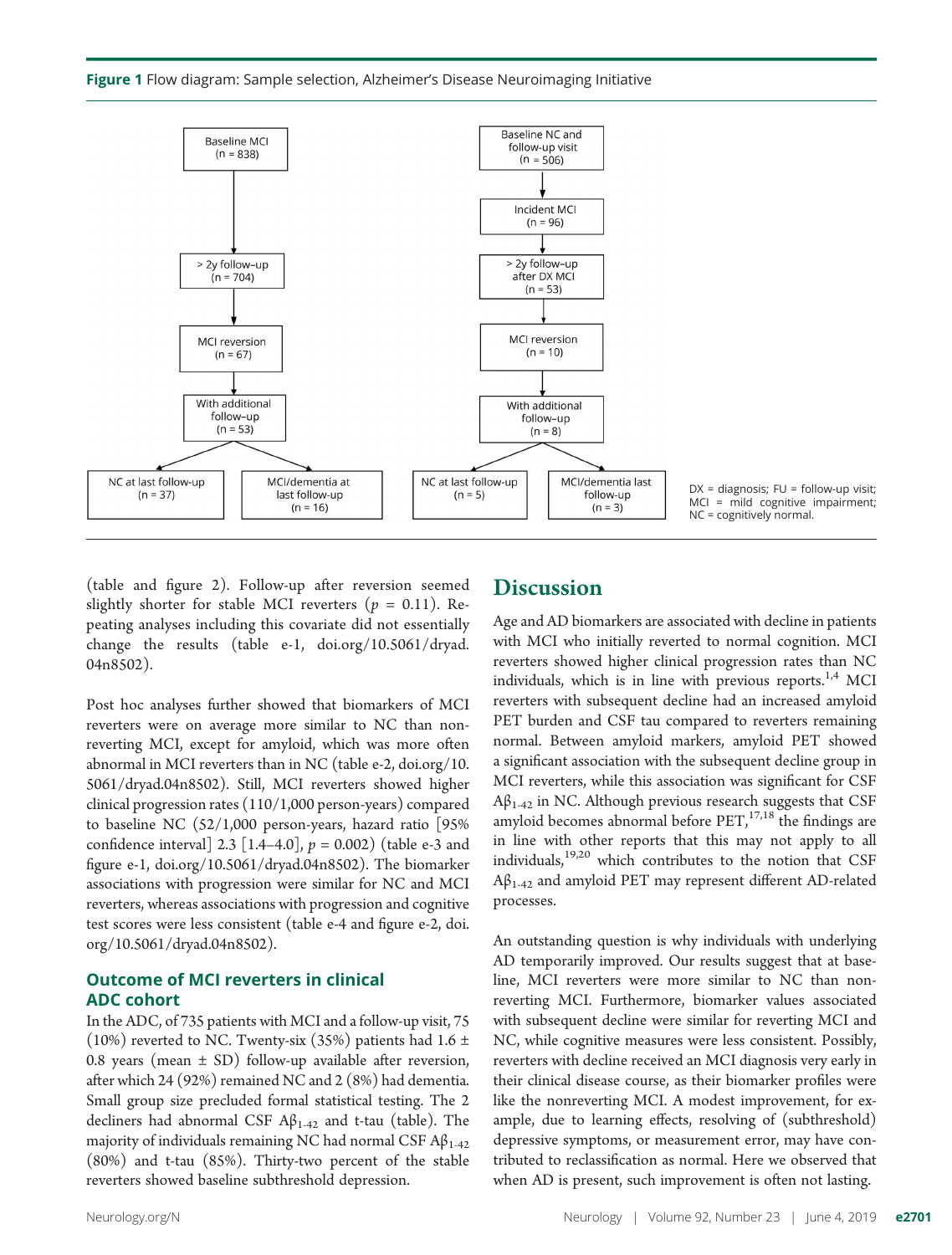Table Mild cognitive impairment (MCI) reverters with follow-up of Alzheimer's Disease Neuroimaging Initiative (ADNI) and Amsterdam Dementia Cohort (ADC)

|                                                               | <b>ADNI MCI reverters</b>                              |                                                    |                                     |                                                         | <b>ADC MCI reverters</b>                        |                                                   |
|---------------------------------------------------------------|--------------------------------------------------------|----------------------------------------------------|-------------------------------------|---------------------------------------------------------|-------------------------------------------------|---------------------------------------------------|
|                                                               | <b>Persistent</b><br>normal<br>cognition<br>$(n = 42)$ | <b>Decline to MCI</b><br>or dementia<br>$(n = 19)$ | p Value ADNI<br>group<br>comparison | p Value adjusted for<br>age, sex, education,<br>APOEE64 | Persistent<br>normal<br>cognition<br>$(n = 24)$ | <b>Decline to MCI</b><br>or dementia<br>$(n = 2)$ |
| <b>Baseline characteristics</b>                               |                                                        |                                                    |                                     |                                                         |                                                 |                                                   |
| Age, y                                                        | 69 (8)                                                 | 74 (8)                                             | 0.016 <sup>a</sup>                  | <b>NA</b>                                               | 65(7)                                           | 71(7)                                             |
| Female, %                                                     | 50                                                     | 26                                                 | 0.146                               | <b>NA</b>                                               | 29                                              | 100                                               |
| Education, ADNI, y; ADC,<br>Verhage scale                     | 17.2(2.6)                                              | 16.3(2.0)                                          | 0.095 <sup>b</sup>                  | <b>NA</b>                                               | 5(1.4)                                          | 5(1.4)                                            |
| APOE $\epsilon$ 4 carrier, %                                  | 38                                                     | 32                                                 | 0.839                               | <b>NA</b>                                               | 46                                              | 50                                                |
| Follow-up                                                     |                                                        |                                                    |                                     |                                                         |                                                 |                                                   |
| Total follow-up, y, median<br>(IQR)                           | 4(2.3)                                                 | 5(2.5)                                             | 0.109                               | <b>NA</b>                                               | 3.0(1.8)                                        | 5.3(1.6)                                          |
| Time to reversion, y,<br>median (IQR)                         | 1(1.8)                                                 | 2(2)                                               | 0.462                               | <b>NA</b>                                               | 1.3(1.0)                                        | 1.8(0.7)                                          |
| Follow-up after reversion, y,<br>median (IQR)                 | 2(1.8)                                                 | 3(2)                                               | 0.265                               | <b>NA</b>                                               | 1.4(0.9)                                        | 3.6(1.0)                                          |
| Time to progression after<br>reversion, y, median (IQR)       | <b>NA</b>                                              | 1(1)                                               | <b>NA</b>                           | <b>NA</b>                                               | <b>NA</b>                                       | 1(0)                                              |
| N with $>$ 1 reversion                                        | $\overline{4}$                                         | $\overline{2}$                                     | >0.99                               | <b>NA</b>                                               | 2                                               | $\mathbf{1}$                                      |
| Clinical                                                      |                                                        |                                                    |                                     |                                                         |                                                 |                                                   |
| <b>MMSE</b>                                                   | 28.7(1.4)                                              | 28.3(1.8)                                          | 0.573                               | 0.904                                                   | 27.5(1.6)                                       | 29                                                |
| <b>RAVLT immediate total</b><br>recall                        | 43 (11)                                                | 47 (12)                                            | 0.262                               | 0.002 <sup>a</sup>                                      | 36 (10)                                         | 19                                                |
| RAVLT delayed total recall                                    | 6.6(4.2)                                               | 8.3(4.6)                                           | 0.185                               | 0.002 <sup>a</sup>                                      | 5.6(1.6)                                        | 3                                                 |
| <b>Trail-Making Test A</b>                                    | 31 (10)                                                | 34 (11)                                            | 0.496                               | 0.700                                                   | 38 (11)                                         | 44 (1)                                            |
| <b>Trail-Making Test B</b>                                    | 72 (24)                                                | 80 (31)                                            | 0.362                               | 0.973                                                   | 90 (36)                                         | 94 (30)                                           |
| GDS                                                           | 1.1(1)                                                 | 1.6(2)                                             | 0.138                               | 0.018 <sup>a</sup>                                      | 3.7(3)                                          | 3.5(2)                                            |
| GDS >4, n (%)                                                 | 2(5)                                                   | 1(5)                                               | >0.99                               | 0.508                                                   | 7(32)                                           | 1(50)                                             |
| <b>AD biomarkers</b>                                          |                                                        |                                                    |                                     |                                                         |                                                 |                                                   |
| Amyloid PET, SUVr                                             | 1.08(0.15)                                             | 1.21(0.21)                                         | $0.026^{a}$                         | $0.016^{a}$                                             |                                                 | -                                                 |
| Amyloid PET, n SUVr ><br>1.10 (%)                             | 10 (30)                                                | 9(64)                                              | $0.065^{\rm b}$                     | $0.018^{a}$                                             |                                                 | —                                                 |
| Luminex CSF Aß <sub>1-42</sub> , pg/mL <sup>c</sup>           | 218 $(45)^{b}$                                         | 190 $(65)^{b}$                                     | 0.214                               | 0.213                                                   | $\overline{\phantom{0}}$                        | -                                                 |
| Innotest CSF $\mathsf{AB}_{1\text{-}42}$ , pg/mL <sup>c</sup> | $\overline{\phantom{0}}$                               |                                                    |                                     |                                                         | $1,047(243)^c$                                  | 780 $(5)^c$                                       |
| Abnormal CSF $AB_{1-42}$ , n (%) <sup>c</sup>                 | 9(31)                                                  | 5(45)                                              | 0.629                               | 0.455                                                   | 4(20)                                           | 2(100)                                            |
| <b>Luminex CSF t-tau,</b><br>pg/mL <sup>c</sup>               | 53 (17) <sup>b</sup>                                   | 84 (42) <sup>b</sup>                               | 0.042a                              | 0.020 <sup>a</sup>                                      |                                                 | -                                                 |
| Innotest CSF t-tau,<br>pg/mL <sup>c</sup>                     |                                                        | $\overline{\phantom{0}}$                           |                                     |                                                         | 284 (140) <sup>c</sup>                          | 955 (24)                                          |
| Abnormal CSF t-tau,<br>n (%) <sup>c</sup>                     | 0(0)                                                   | 3(27)                                              | 0.024a                              | 0.009 <sup>a</sup>                                      | 3(15)                                           | 2(100)                                            |

Continued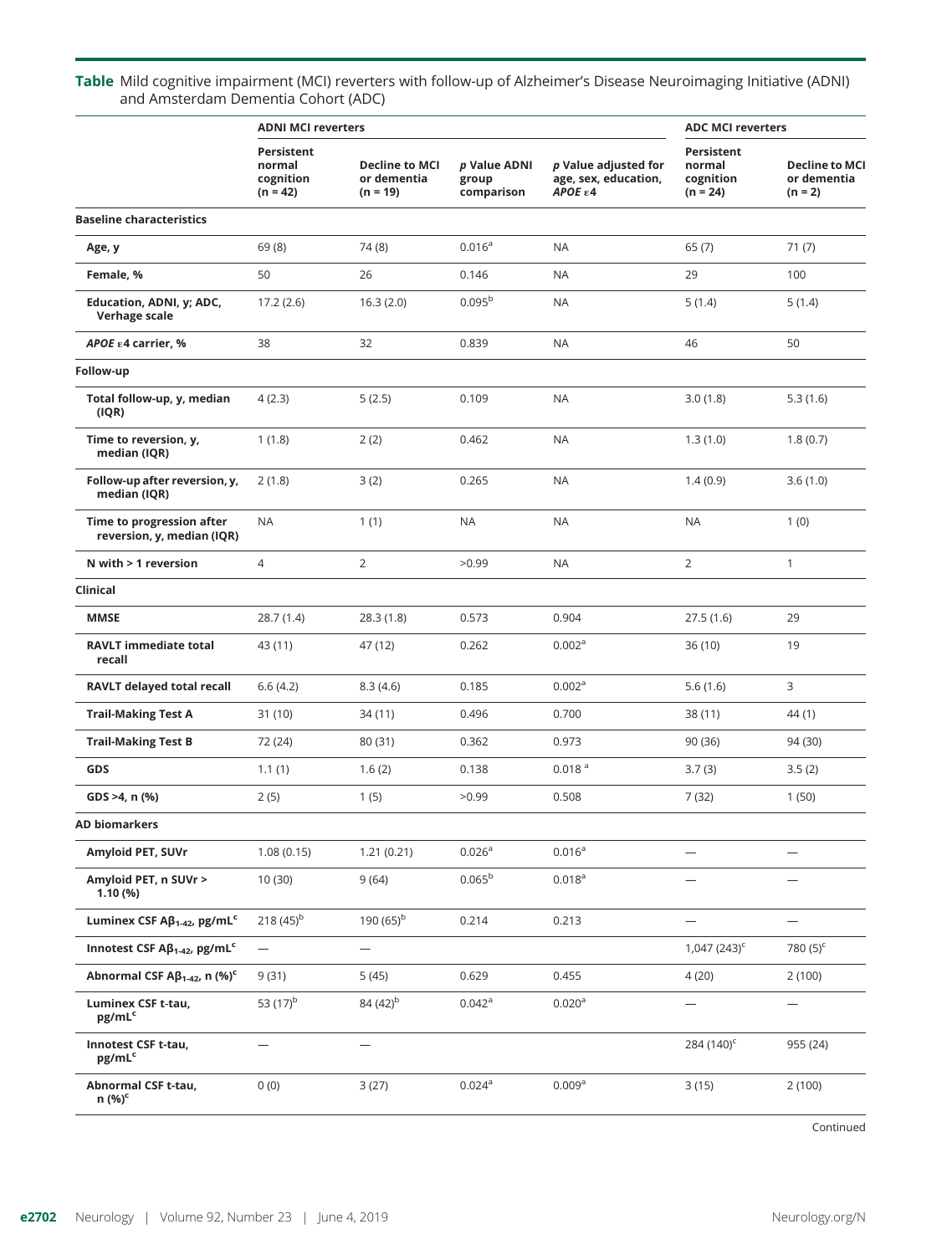Table Mild cognitive impairment (MCI) reverters with follow-up of Alzheimer's Disease Neuroimaging Initiative (ADNI) and Amsterdam Dementia Cohort (ADC) (continued)

|                                                               | <b>ADNI MCI reverters</b>                       |                                                    |                                     |                                                           | <b>ADC MCI reverters</b>                        |                                                   |
|---------------------------------------------------------------|-------------------------------------------------|----------------------------------------------------|-------------------------------------|-----------------------------------------------------------|-------------------------------------------------|---------------------------------------------------|
|                                                               | Persistent<br>normal<br>cognition<br>$(n = 42)$ | <b>Decline to MCI</b><br>or dementia<br>$(n = 19)$ | p Value ADNI<br>group<br>comparison | p Value adjusted for<br>age, sex, education,<br>$APOE$ ε4 | Persistent<br>normal<br>cognition<br>$(n = 24)$ | <b>Decline to MCI</b><br>or dementia<br>$(n = 2)$ |
| Imaging markers of<br>neurodegeneration                       |                                                 |                                                    |                                     |                                                           |                                                 |                                                   |
| <b>FDG-PET METAROI, SUVr</b>                                  | 1.34(0.11)                                      | 1.27(0.14)                                         | 0.051 <sup>b</sup>                  | 0.458                                                     |                                                 |                                                   |
| FDG-PET METAROI, SUVr <<br>$1.21, n$ (%)                      | 5(13)                                           | 6(35)                                              | 0.126                               | 0.627                                                     |                                                 |                                                   |
| Hippocampus/intracranial<br>volume, cm <sup>3</sup>           | 0.48(0.07)                                      | 0.42(0.09)                                         | 0.092                               | 0.591                                                     |                                                 |                                                   |
| Hippocampus volume <<br>6,673 mm <sup>3</sup> , n $(\%)$      | 6(27)                                           | 5(56)                                              | 0.280                               | 0.731                                                     |                                                 |                                                   |
| <b>White matter</b><br>hyperintensities volume,<br>$\rm cm^3$ | 1.80(2.69)                                      | 4.29(6.24)                                         | 0.263                               | 0.054 <sup>b</sup>                                        |                                                 |                                                   |

Abbreviations: Aβ<sub>1-42</sub> = β-amyloid 1-42; GDS = Geriatric Depression Scale; IQR = interquartile range; MMSE = Mini-Mental State Examination; RAVLT = Rey Auditory Verbal Learning Test; SUVr = standard uptake value ratio.

Sample sizes in ADNI: amyloid PET: n = 47; FDG-PET: n = 55; MRI hippocampal volume: n = 31; white matter hyperintensities: n = 58; CSF: n = 40. Sample sizes in ADC: RAVLT: n = 24; GDS: n = 24; CSF: n = 22. Data are mean (SD) unless otherwise specified.

 $p < 0.05$ .  $\bar{p}$  /  $> 0.10$ .

 $\epsilon$  For ADNI: Luminex assay abnormality threshold: CSF Aβ<sub>1-42</sub>< 192 pg/mL, total tau >93 pg/mL; in ADC Innotest values corrected for upwards drift with abnormality thresholds CSF  $AB_{1-42}$  < 813 pg/mL; total tau >375 pg/mL. Verhage scale ranges from 1 to 7.

Furthermore, it remains unclear as to why individuals who reverted and remained NC over time were initially diagnosed with MCI. Aside neurodegenerative diseases, depressive symptoms are a common cause of MCI. Low depressive symptoms scores in ADNI reflect inclusion criteria. In the ADC, subthreshold depression was more common. Another possibility is that distress or insecurity led to a suboptimal performance. The question remains how to deal with the classification of these individuals in the context of AD progression research, when MCI is often regarded as an intermediate disease stage. A practical implementation could be to classify reverting MCI with normal biomarkers as NC. Alternatively, including stability of the diagnosis in the classification has been suggested.<sup>4</sup>

A limitation of this study is the relatively short follow-up time, and so we cannot exclude the possibility that some individuals in the stable group may progress again. Compared to populationbased studies, reversion rates in both cohorts were low.<sup>3</sup> Possibly, this reflects that clinicians will not easily reverse a known diagnosis. Reversion rates may even be lower, because we based reversion rates on individuals with MCI who met our inclusion criteria. Individuals with MCI excluded from these analyses as they were lost to follow-up were somewhat older and more cognitively impaired, which are characteristics that associate with decline<sup>1</sup> (table e-5, [doi.org/10.5061/dryad.04n8502](https://doi.org/10.5061/dryad.04n8502)). Although further replication in large population-based studies is necessary, our results suggest that AD biomarkers aid in the prognosis of MCI reverters, and could help to identify those with a good short term prognosis and those likely to decline again in the longer term.

#### Acknowledgment

The authors thank the participants and patients for their contributions, as well as staff involved at ADNI and the Amsterdam Dementia Cohort for data collection and data sharing.

#### Study funding

This work has been supported by ZonMW Memorabel grant program #73305056 (B.M.T.) and #733050824 (B.M.T. and P.J.V.) and the Innovative Medicines Initiative Joint Undertaking under grant agreement n115736, resources of which are composed of financial contribution from the European Union's Seventh Framework Programme (FP7/2007–2013) and EFPIA companies' in kind contribution. The Amsterdam Dementia Cohort part of the VUmc Alzheimer Center is supported by Stichting Alzheimer Nederland and Stichting VUmc fonds. The clinical database structure was developed with funding from Stichting Dioraphte. Data collection and sharing for the ADNI project was funded by ADNI (NIH grant U01 AG024904) and DOD ADNI (Department of Defense award number W81XWH-12-2-0012). ADNI is funded by the National Institute on Aging, the National Institute of Biomedical Imaging and Bioengineering, and through contributions from the following: AbbVie; Alzheimer's Association; Alzheimer's Drug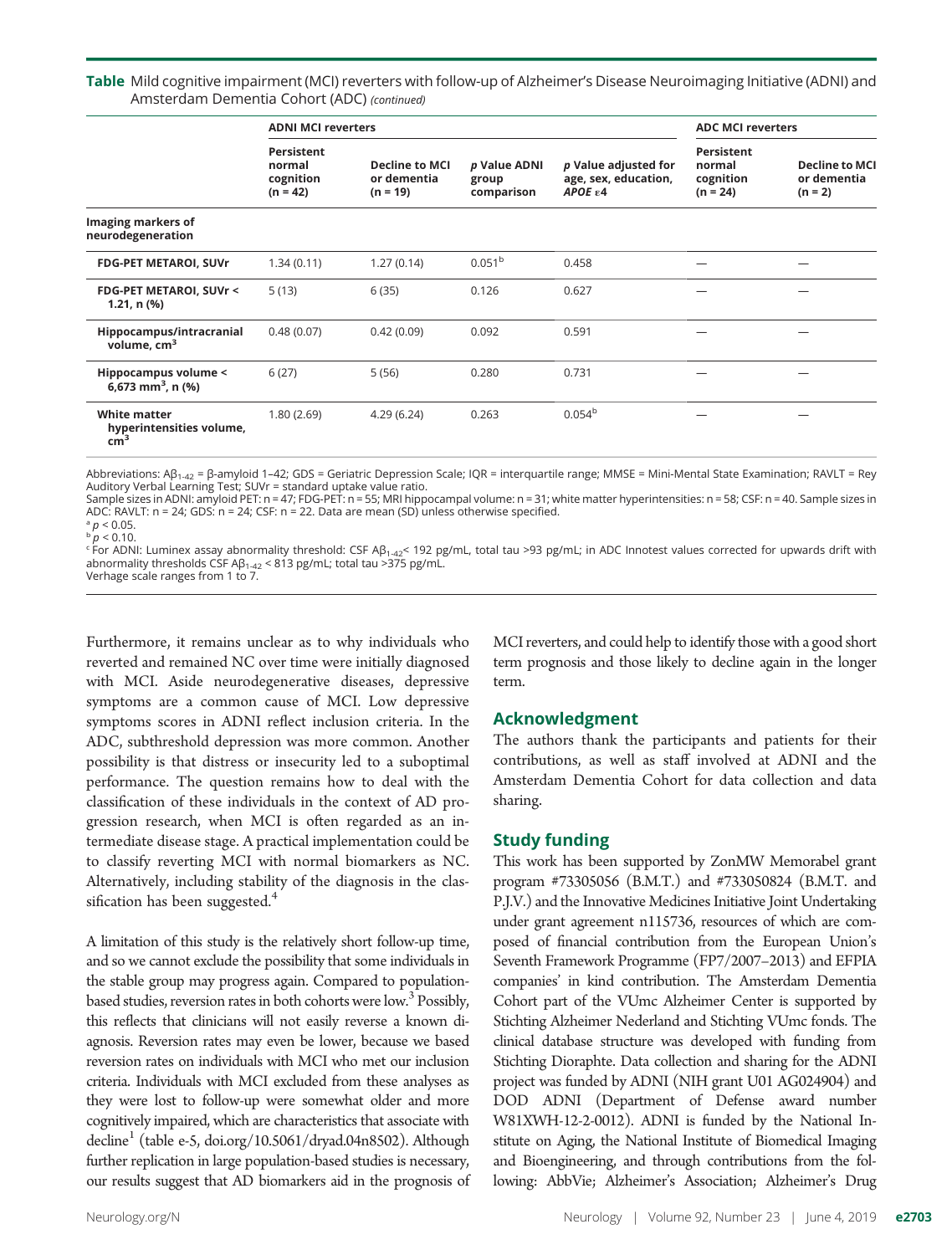Figure 2 Standardized βs: Alzheimer disease (AD) clinical markers and biomarkers for decliner group



Immediate and delayed recall of the Rey Auditory Verbal Learning Test, Trail-Making Test (TMT), Geriatric Depression Scale (GDS), white matter hyperintensities (WMH), and hippocampal volume (HV). Models were adjusted for age, sex, education, and APOE  $\epsilon$ 4.

Discovery Foundation; Araclon Biotech; BioClinica, Inc.; Biogen; Bristol-Myers Squibb Company; CereSpir, Inc.; Cogstate; Eisai Inc.; Elan Pharmaceuticals, Inc.; Eli Lilly and Company; EuroImmun; F. Hoffmann-La Roche Ltd. and its affiliated company Genentech, Inc.; Fujirebio; GE Healthcare; IXICO Ltd.; Janssen Alzheimer Immunotherapy Research & Development, LLC; Johnson & Johnson Pharmaceutical Research & Development LLC; Lumosity; Lundbeck; Merck & Co., Inc.; Meso Scale Diagnostics, LLC; NeuroRx Research; Neurotrack Technologies; Novartis Pharmaceuticals Corporation; Pfizer Inc.; Piramal Imaging; Servier; Takeda Pharmaceutical Company; and Transition Therapeutics. The Canadian Institutes of Health Research is providing funds to support ADNI clinical sites in Canada. Private sector contributions are facilitated by the Foundation for the NIH [\(fnih.org\)](http://www.fnih.org). The grantee organization is the Northern California Institute for Research and Education, and the study is coordinated by the Alzheimer's Therapeutic Research Institute at the University of Southern California. ADNI data are disseminated by the Laboratory for Neuro Imaging at the University of Southern California.

#### **Disclosure**

L. Vermunt and A. van Paassen report no disclosures relevant to the manuscript. C. Teunissen reports being a member of the international advisory board at Innogenetics and Roche and having research contracts at Probiodrug, Boehringer, Roche, EIP Pharma, and IBL. P. Scheltens has acquired grant support (for the institution) from GE Healthcare, Nutricia Research, Piramal, and MERCK. In the last 2 years, he has received consultancy/speaker fees (paid to the institution) from Lilly, Biogen, Novartis, Probiodrug, Roche, and EIP Pharma. P. Visser reports receiving research support from Biogen, grants from the European Federation of Pharmaceutical Industries and Associations (EFPIA) Innovative Medicines Initiative Joint Undertaking, EU Joint Programme–Neurodegenerative Disease Research, ZonMw, and Bristol-Myers Squibb; having served as member of the advisory board of Roche Diagnostics; and having received nonfinancial support from GE Healthcare. B. Tijms reports no disclosures relevant to the manuscript. Go to [Neurology.org/N](http://n.neurology.org/lookup/doi/10.1212/WNL.0000000000007609) for full disclosures.

#### Publication history

Received by Neurology October 9, 2018. Accepted in final form February 1, 2019.

#### Appendix Authors

| <b>Name</b>    | Location                             | Role   | Contribution                                                                                                                  |
|----------------|--------------------------------------|--------|-------------------------------------------------------------------------------------------------------------------------------|
| Vermunt,<br>МD | Amsterdam<br>UMC, the<br>Netherlands | Author | Designed and<br>conceptualized study,<br>analyzed the data, drafted<br>and revised the manuscript<br>for intellectual content |